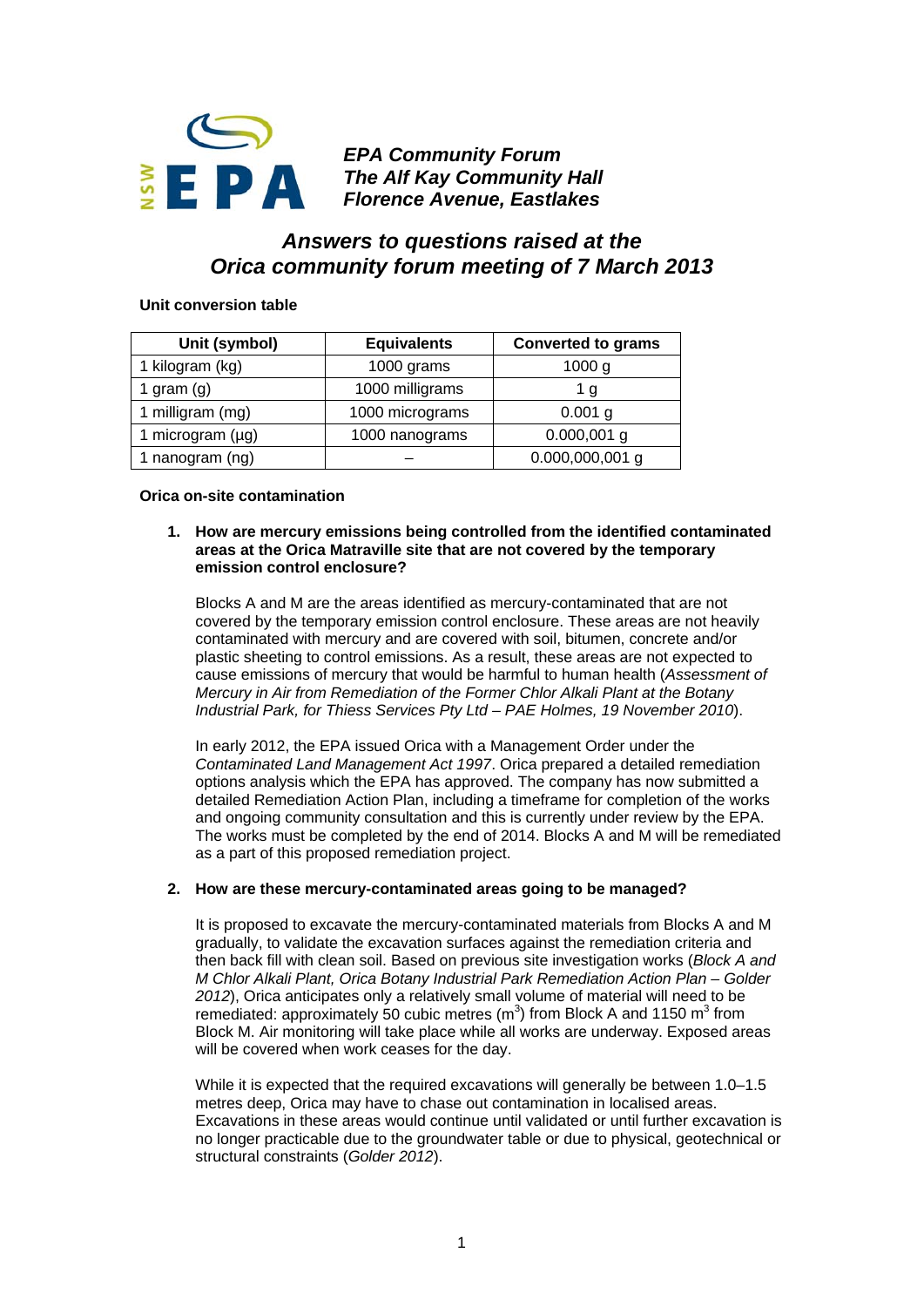## **3. How deep does the mercury contamination go down in Block G under the temporary emission control enclosure?**

Most of the contamination is in the top 1–2 metres. Localised spots with mercury concentrations of up to 200 milligrams per kilogram (mg/kg) are found to depths of 3– 5 m. Also preferential pathways down the side of concrete footings and other former structural features have allowed some of the mercury (with concentrations less than 90 mg/kg) to migrate down to about 18 m below ground surface. The proposed containment barrier wall will be keyed into bedrock at depths between 20 and 25 m.

## **4. What happened to the water used in the soil washing by Orica?**

The water used in the soil washing plant was recycled within the process which led to little wastewater being created. Wastewater was assessed for suitability to be discharged to sewer in accordance with the trade waste criteria set for Orica by Sydney Water and sent through its sewage treatment process. Water not suitable for discharge to sewer was handled by a licensed liquid waste contractor. Wastes which had low water content, such as slimes, were disposed of to a licensed waste management facility with a special monocell for this purpose.

#### **5. How much mercury is being emitted from the site?**

It is not possible to know precisely how much mercury is emitted from the whole site. However, what is known is that mercury emissions from the largest known source enclosed by the temporary emission control enclosure are small and ambient data demonstrates that mercury levels in the air around the facility are very low.

Measurement of mercury emissions from each stack discharging filtered air from the temporary emission control enclosure is required under Environment Protection Licence No. 2148.

Current mercury emission concentrations from the stacks are very low. The average mercury emission concentration between February 2012 and 2013 was less than 0.004 milligrams per cubic metre (mg/m<sup>3</sup>). This is 25 times lower than the Environment Protection Licence limit of  $0.1$  mg/m<sup>3</sup> which is designed to prevent adverse impacts to human health and the environment. Significant dilution occurs after it leaves the stack.

Monitoring of mercury in ambient air between the temporary emission control enclosure and the Botany Industrial Park boundary along Denison Road is also required under Environment Protection Licence 2148. The site was chosen to be between the remediation site and the closest residences along Denison Road because houses in this area have the potential to feel the greatest impact as identified in project dispersion modelling (*PAE Holmes – November 2010*).

Mercury concentrations are currently verified by monitoring one day per week continuously for 24 hours using a sophisticated, high-precision and reliable device (Lumex RA-915+ Mercury Analyzer).

Monitoring at this location demonstrates that mercury levels in the ambient air here are very low. The average 30-minute ambient air mercury concentrations measured between January 2012 and March 2013 was less than 4 nanograms per cubic metre (ng/m<sup>3</sup>). The *WHO (2000) Air Quality Guidelines for Europe* found that in European areas remote from industry, atmospheric levels of mercury are about  $2-4$  ng/m<sup>3</sup> and in urban areas about 10 ng/m<sup>3</sup> and that exposure to mercury from outdoor air at these air levels is not expected to have direct effects on human health.

This indicates that the temporary emission control enclosure and emission control system are operating effectively by controlling the escape of mercury vapour and that emissions of mercury to ambient air from other contaminated areas are also low.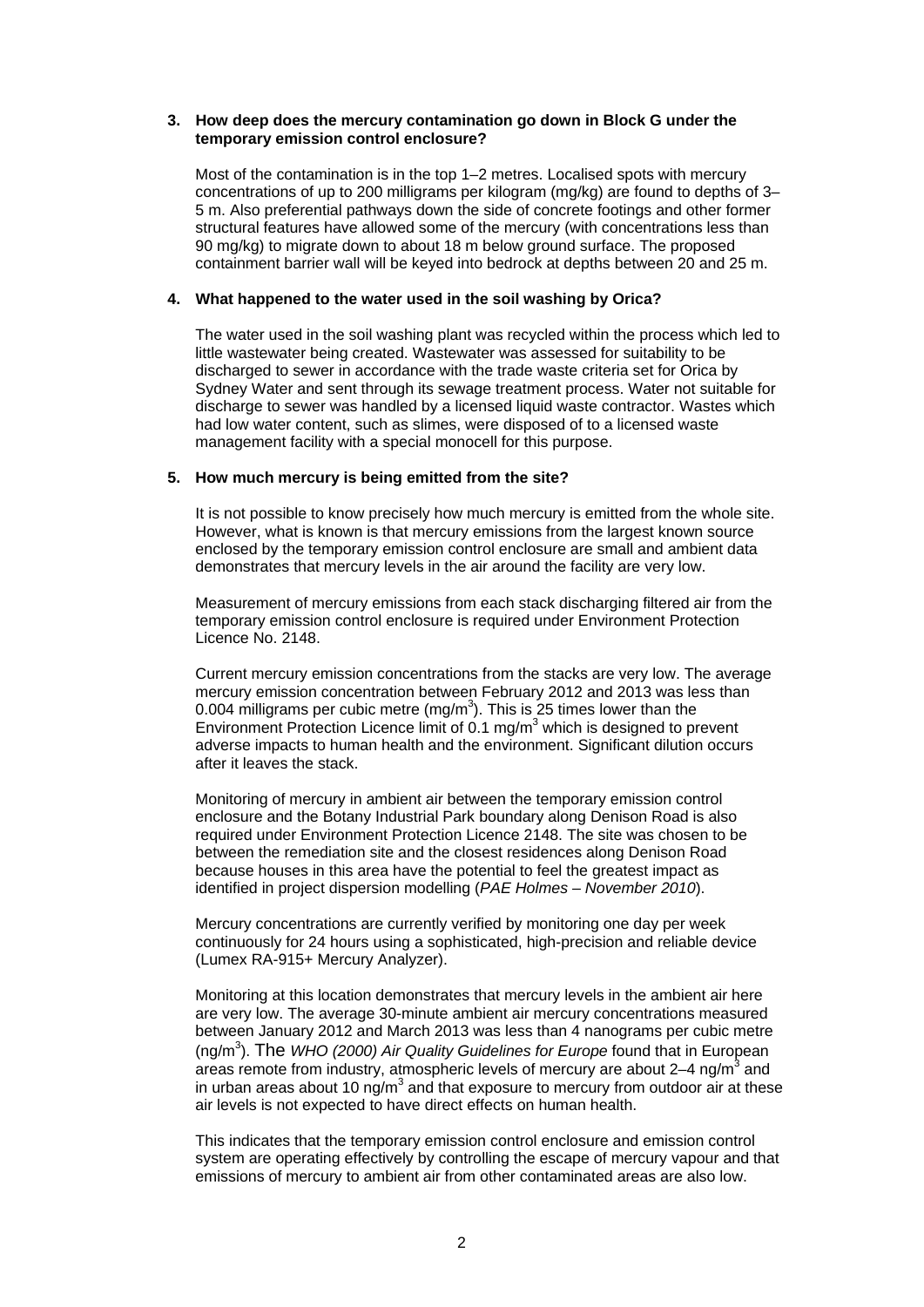The total emissions for the site are low and as a current source of mercury, the former chlor alkali plant has appropriate controls in place to ensure an ambient air quality that is safe to human health.

## **6. How much is the financial assurance for the former chlor alkali plant remediation going to be?**

The purpose of a financial assurance is to secure or guarantee [funding](http://www.austlii.edu.au/au/legis/nsw/consol_act/poteoa1997455/s295za.html#fund) for the carrying out of works, such as remediation work, required by a licence.

This secures funding for the works required if the holder of a licence fails to do so in accordance with the [conditions](http://www.austlii.edu.au/au/legis/nsw/consol_act/poteoa1997455/s297.html#conditions) of the licence. The EPA may recover or [fund](http://www.austlii.edu.au/au/legis/nsw/consol_act/poteoa1997455/s295za.html#fund) the reasonable costs or expenses by making a claim on or releasing the financial assurance or part of it.

When the remediation plans for the former Orica chlor alkali plant remediation are finalised, the EPA will require an independent assessment of the cost of the work for which the financial assurance is required. The EPA will also seek further third party advice to determine the appropriate value of the financial assurance.

If satisfied, the EPA will require the financial assurance in the form of an unconditional, irrevocable and maintained bank guarantee. Credit conditions are applied and the monetary value is reviewed and updated periodically.

Once the work for which the financial assurance was required has been carried out satisfactorily and the premises are, in the opinion of the EPA, environmentally secure, the EPA will then make a decision on the requirement to maintain the financial assurance.

## **7. Why not shut down Orica?**

The mercury contamination being cleaned up at the Orica site is a legacy issue, the chlor alkali plant is no longer in operation and closed in 2002. The current plant and operation are meeting the regulation and licence limits.

#### **Independent Review Steering Panel**

## **8. Will there be more community people on the independent panel?**

The EPA believes that the Steering Panel has an appropriate balance of membership in order to ensure that the process and issues are worked through efficiently and in recognition of the time devoted to it by members. It is also important to recognise that local councils represent their communities in the area and hold the needs and concerns of the local population in high priority.

# **9. Why is the process taking so long?**

To address the historical legacy in a comprehensive and robust manner, the Independent Review needs to target resources and effort to priority areas for sampling.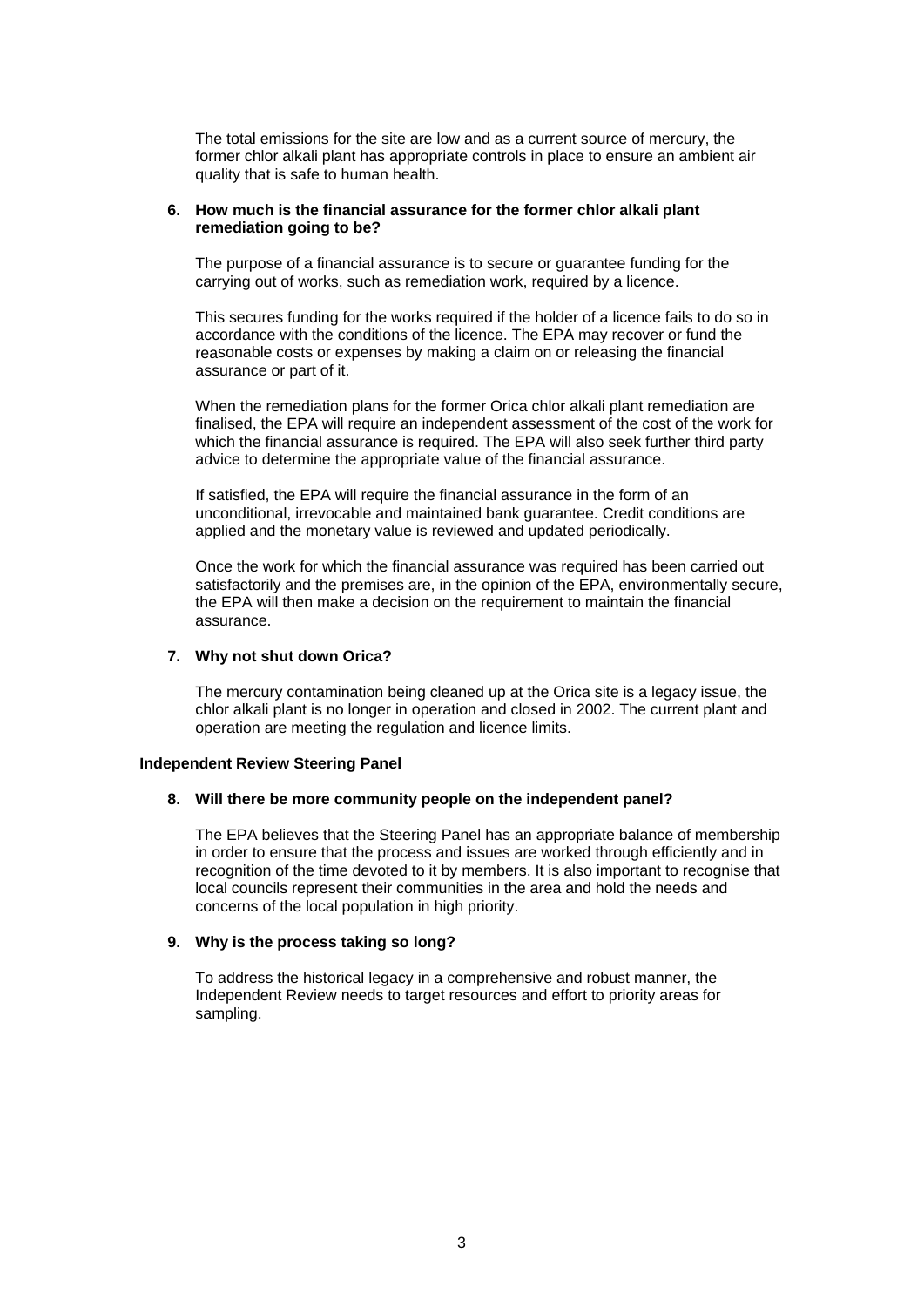## **Other questions**

## **10. How much mercury is being emitted per year by Qenos? Is this a danger? Why is this not on the licence?**

Qenos has two coal-fired boilers and both are registered as discharge points on the licence. The boilers are regularly tested for air emissions.

Based on the coal used by Qenos (including testing for its mercury content), it is estimated that 22 kilograms of mercury is emitted from Qenos each year. This is consistent with national and international practice when estimating emissions of mercury from coal-fired boilers.

Based on the emission rate of the boilers and the testing completed, the boilers would comfortably meet the regulatory mercury limit of 0.1 mg/m<sup>3</sup> required by the Protection of the Environment (Clean Air) Regulation 2010.

#### **11. Can we eat the crops grown in our gardens?**

The EPA has no information which suggests that the consumption of crops and vegetables grown in the community near the former chlor alkali plant at Botany is unsafe.

Uptake of metallic or inorganic mercury from soil by food plants is at a level of approximately 1-in-1000 to 1-in-3000 of the levels in the soil. Although this suggests negligible uptake, the calculations of exposure from food plants would need to factor in the levels in the soil.

We now have the Orica Mercury Independent Review process in place to analyse the data and carry out appropriate testing and health risk assessment to answer this question in more detail. This will be overseen by a steering committee with community representation, as well as scientific and health experts who will ensure that this is based on robust, quality data.

If you are concerned about your health status, please consult your health professional and ask for their advice.

## **12. Should the community stop drinking the water?**

#### **Groundwater**

The NSW Department of Primary Industries has advised that Botany and its surrounding suburbs have been heavily used by a range of industries for at least 100 years. As a result, chemicals such as chlorinated hydrocarbons and other solvents, petroleum hydrocarbons (such as petrol and diesel), and some heavy metals, such as chromium, nickel, lead and arsenic, may have contaminated the aquifer.

While only a small proportion of the Botany Sand Beds aquifer area is known to be contaminated, given the history of the area, shallow water table and highly permeable soils, a precautionary approach to managing groundwater use in areas that sit above the aquifer is needed.

To ensure public health is not put at risk from exposure to potentially contaminated groundwater, residents in these areas are advised that domestic groundwater use is banned, especially for drinking water, watering gardens, washing windows and cars, bathing, or to fill swimming pools.